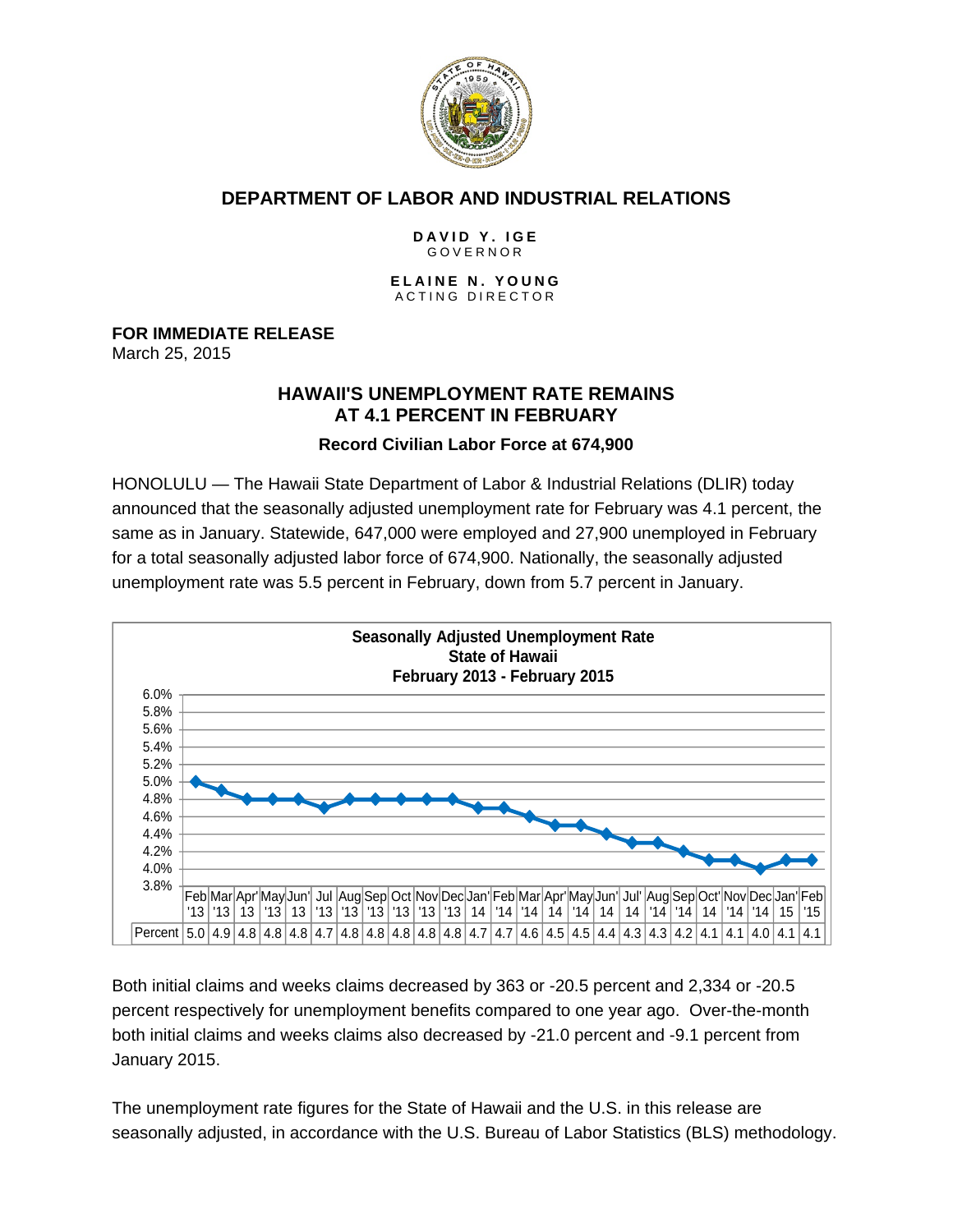The not seasonally adjusted rate for the State was 4.1 percent in February, down from 4.3 percent in January.

| State of Hawaii Seasonally Adjusted Labor Force Data** |          |          |           |  |  |
|--------------------------------------------------------|----------|----------|-----------|--|--|
|                                                        | Feb 2015 | Jan 2015 | Feb 2014* |  |  |
| Labor Force                                            | 674,900  | 673,650  | 664,400   |  |  |
| Employment                                             | 647,000  | 646,100  | 633,450   |  |  |
| Unemployment                                           | 27,900   | 27,550   | 30,950    |  |  |
|                                                        |          |          |           |  |  |

\* benchmarked data **\*\*\***totals may not add due to rounding

|                                | FEB  | JAN  | $FEB*$ |  |
|--------------------------------|------|------|--------|--|
|                                | 2015 | 2015 | 2014   |  |
| <b>Seasonally Adjusted</b>     |      |      |        |  |
| <b>STATE</b>                   | 4.1  | 4.1  | 4.7    |  |
| <b>U.S.</b>                    | 5.5  | 5.7  | 6.7    |  |
|                                |      |      |        |  |
| <b>Not Seasonally Adjusted</b> |      |      |        |  |
| <b>STATE</b>                   | 4.1  | 4.3  | 4.6    |  |
| <b>HONOLULU</b>                | 3.9  | 4.1  | 4.2    |  |
| <b>HAWAII COUNTY</b>           | 5.3  | 5.2  | 5.9    |  |
| <b>KAUAI</b>                   | 4.8  | 4.9  | 5.4    |  |
| <b>MAUI COUNTY</b>             | 4.4  | 4.4  | 5.0    |  |
| Maui Island                    | 4.2  | 4.3  | 4.9    |  |
| Molokai                        | 9.4  | 8.5  | 10.2   |  |
| Lanai                          | 3.7  | 3.4  | 3.0    |  |
| <b>U.S.</b>                    | 5.8  | 6.1  | 7.0    |  |

county & island rates are not seasonally adjusted

\* benchmarked data

### **Industry Payroll Employment (Establishment Survey)**

In a separate measure of employment, total seasonally adjusted nonfarm jobs declined by 1,200 over-the-month. Several major industries were stable, as there was no change in jobs in February over January in Manufacturing, Educational & Health Services, Leisure & Hospitality, and Other Services. Relatively small declines occurred in Construction (-200), Financial Activities (-200), and Trade, Transportation, & Utilities (-400). Professional & Business Services (-1,000) contraction was primarily concentrated in the Administrative & Support subsector, more specifically in Temporary Help Services and Professional Employer Organizations. Government increased by 200 jobs over-the-month. In comparison with February 2014, there has been an expansion of 7,200 nonfarm jobs.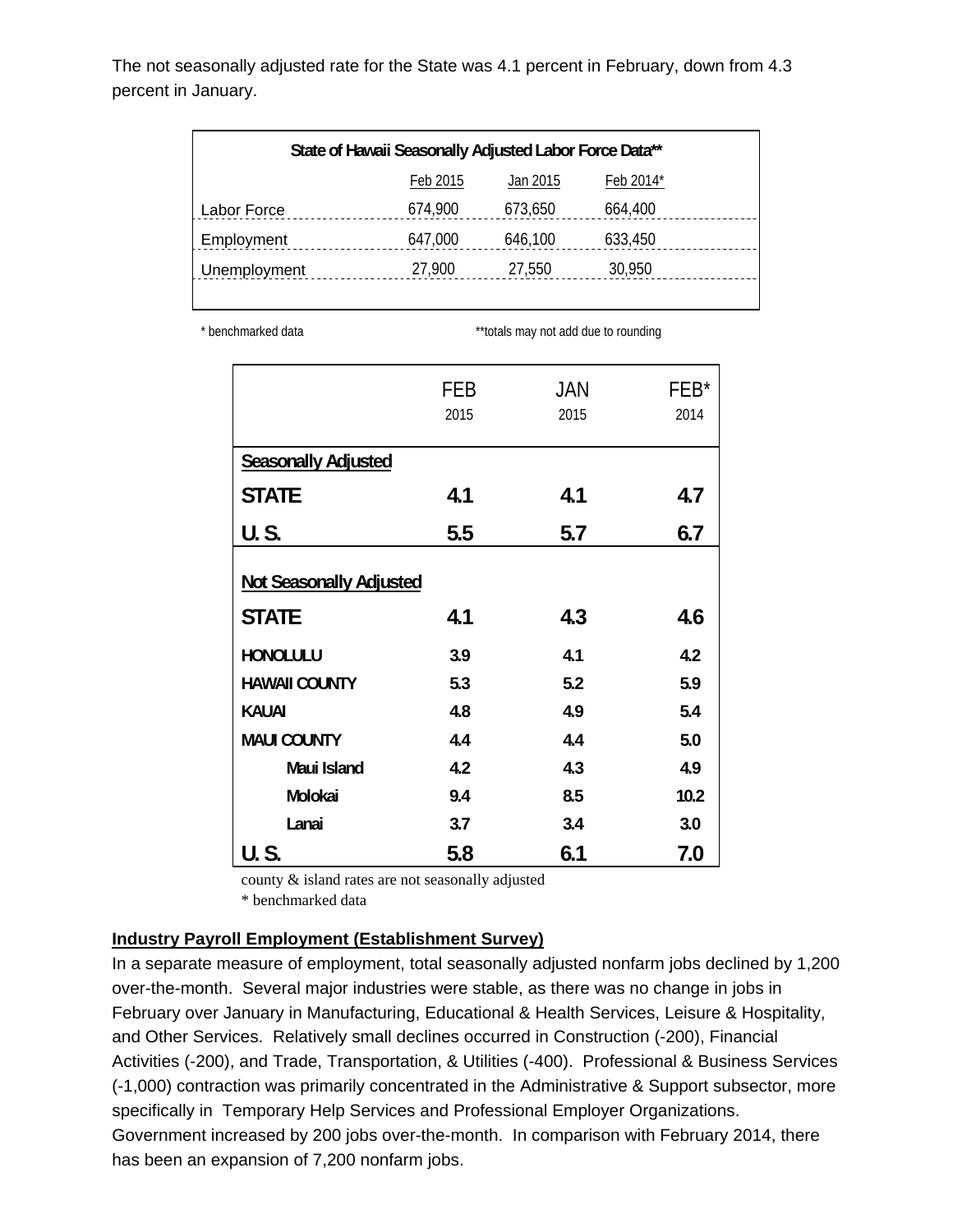

| <b>Seasonally Adjusted Non-Ag. Jobs (Statewide)</b> |          |          |           |  |  |  |
|-----------------------------------------------------|----------|----------|-----------|--|--|--|
| <b>SELECTED SERIES:</b>                             | $Feb-15$ | $Jan-15$ | $Feb-14*$ |  |  |  |
| MINING, LOGGING & CONSTRUCTION                      | 31,800   | 32,000   | 31,400    |  |  |  |
| <b>MANUFACTURING</b>                                | 13,700   | 13,700   | 13,600    |  |  |  |
| <b>Non-Durable Goods</b>                            | 10,000   | 10,100   | 10,100    |  |  |  |
| TRADE, TRANSPORTATION & UTILITIES                   | 119,500  | 119,900  | 116,700   |  |  |  |
| <b>Wholesale Trade</b>                              | 18,100   | 18,000   | 17,700    |  |  |  |
| <b>Retail Trade</b>                                 | 70,900   | 71,500   | 69,200    |  |  |  |
| <b>FINANCIAL ACTIVITIES</b>                         | 27,400   | 27,600   | 27,400    |  |  |  |
| Real Estate & Rental & Leasing                      | 12,000   | 12,100   | 11,900    |  |  |  |
| PROFESSIONAL & BUSINESS SERVICES                    | 83,700   | 84,700   | 81,700    |  |  |  |
| Professional, Scientific, Tech Svcs                 | 24,600   | 24,100   | 24,300    |  |  |  |
| Administrative & Support & Waste Mgmt               | 50,600   | 51,400   | 49,000    |  |  |  |
| EDUCATIONAL & HEALTH SERVICES                       | 79,800   | 79,800   | 78,600    |  |  |  |
| <b>Educational Services</b>                         | 14,200   | 14,200   | 14,400    |  |  |  |
| <b>Health Care &amp; Social Assistance</b>          | 65,600   | 65,600   | 64,200    |  |  |  |
| LEISURE & HOSPITALITY                               | 114,700  | 114,700  | 113,100   |  |  |  |
| Arts, Entertainment & Recreation                    | 12,600   | 12,400   | 12,200    |  |  |  |
| <b>Accommodation &amp; Food Services</b>            | 102,100  | 102,300  | 100,900   |  |  |  |
| <b>OTHER SERVICES</b>                               | 26,500   | 26,500   | 26,700    |  |  |  |
| <b>GOVERNMENT</b>                                   | 124,600  | 124,400  | 125,300   |  |  |  |
| <b>Federal Government</b>                           | 32,800   | 33,000   | 33,300    |  |  |  |
| <b>State Government</b>                             | 72,800   | 72,300   | 73,200    |  |  |  |
| <b>Local Government</b>                             | 19,000   | 19,100   | 18,800    |  |  |  |
| <b>TOTAL: STATEWIDE</b>                             | 630,100  | 631,300  | 622,900   |  |  |  |

\*Benchmarked Data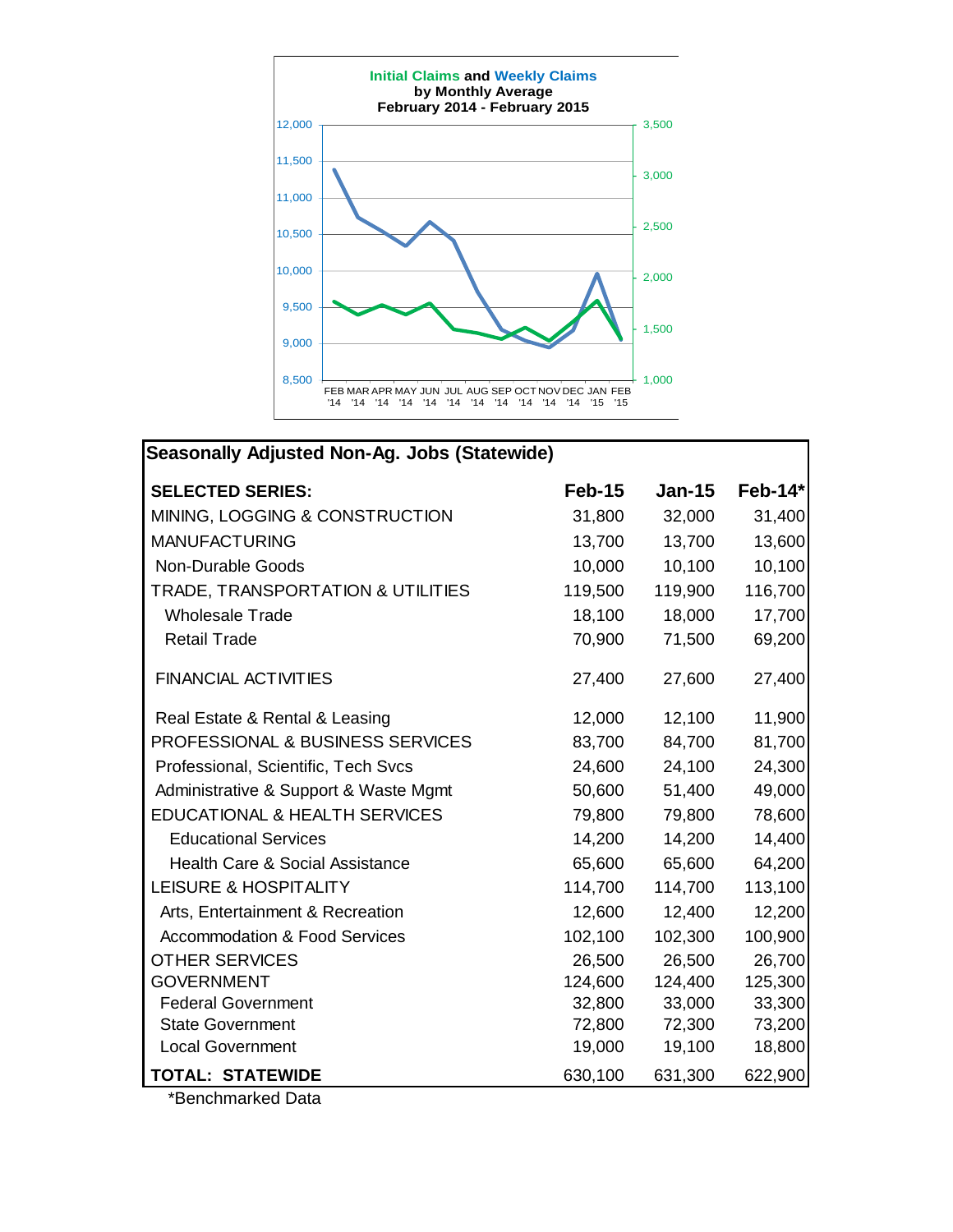

### **Technical Notes**

## **Seasonal Adjustment**

The seasonal fluctuations in the number of employed and unemployed persons reflect hiring and layoff patterns that accompany regular events such as the winter holiday season and the summer vacation season. These variations make it difficult to tell whether month-to-month changes in employment and unemployment are due to normal seasonal patterns or to changing economic conditions. Therefore, the BLS uses a statistical technique called seasonal adjustment to address these issues. This technique uses the history of the labor force data and the job count data to identify the seasonal movements and to calculate the size and direction of these movements. A seasonal adjustment factor is then developed and applied to the estimates to eliminate the effects of regular seasonal fluctuations on the data. Seasonally adjusted statistical series enable more meaningful data comparisons between months or with an annual average.

### **Current Population (Household) Survey (CPS)**

A survey conducted for employment status in the week that includes the 12<sup>th</sup> day of each month generates the unemployment rate statistics, which is a separate survey from the Establishment Survey that yields the industry job counts. The CPS survey contacts approximately 1,000 households in Hawaii to determine an individual's current employment status. Employed persons consist of: 1) all persons who did any work for pay or profit during the survey reference week, 2) all persons who did at least 15 hours of unpaid work in a family-owned enterprise operated by someone in their household, and 3) all persons who were temporarily absent from their regular jobs, whether they were paid or not. Persons considered unemployed are ones that do not have a job, have actively looked for work in the prior four weeks and are available for work. Temporarily laid off workers are counted as unemployed, whether they have engaged in a specific job seeking activity. Persons not in the labor force are those who are not classified as employed or unemployed during the survey reference week.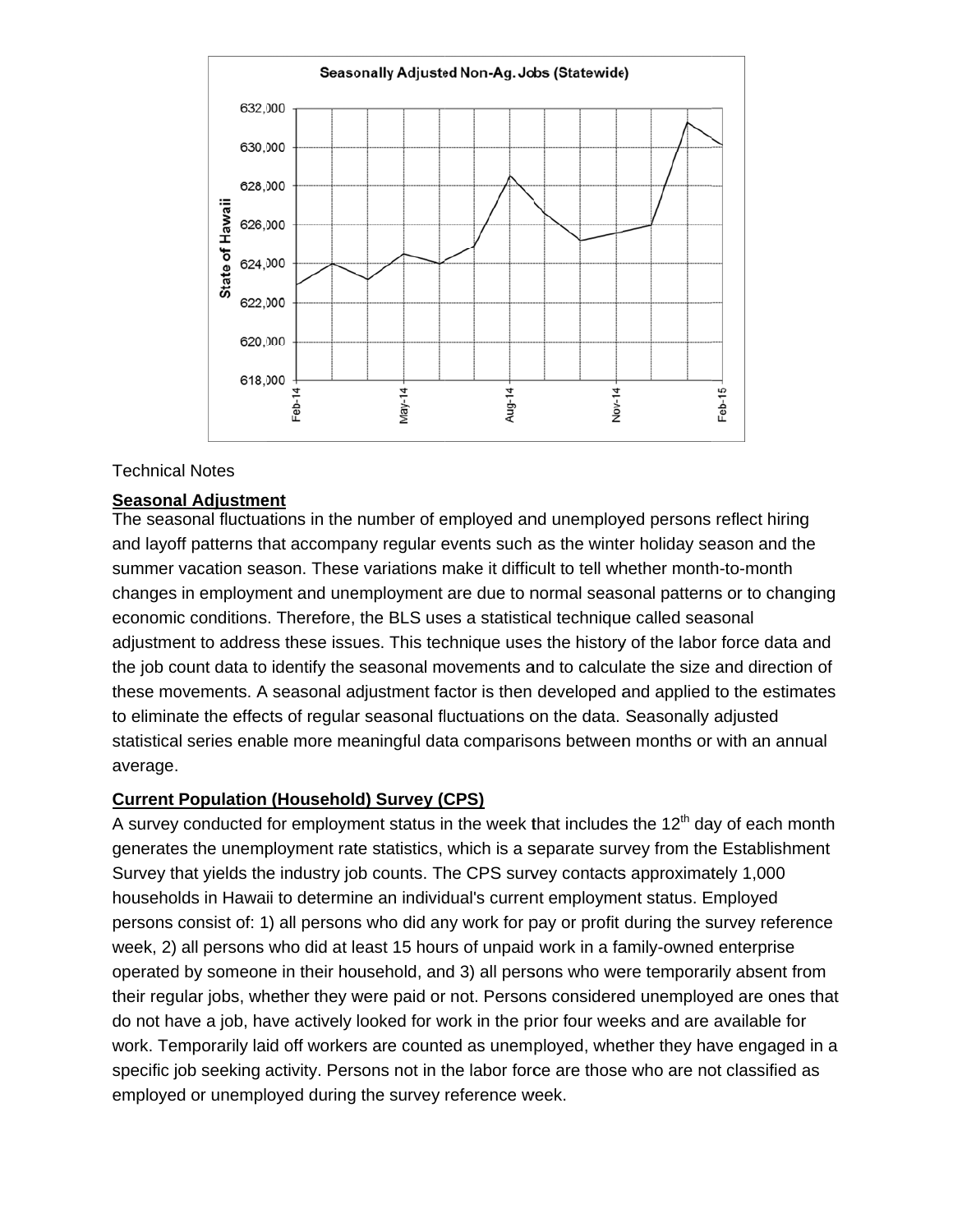# **Benchmark Changes to Local Area Unemployment Statistics Data**

Statewide data for 1976-2014 and substate data for 2014 have been re-estimated using a new generation of time series models. See "Report on Revision to State and Area Time-Series Models" at www.bls.gov/lauschanges2015.htm.

## **Change to Monthly Employment Estimates**

This release incorporates revised job count figures from 1990 through 2014 for the seasonally adjusted series. The reconstructed data reflects data from historical corrections applied to unadjusted supersector or sector level series. For years, analysts with the State DLIR's Research and Statistics Office have developed monthly employment estimates for Hawaii and our metropolitan areas. These estimates were based on a monthly survey of Hawaii businesses and analysts' knowledge about our local economies. Beginning with the production of preliminary estimates for March 2011, responsibility for the production of State and metropolitan area (MSA) estimates was transitioned from individual state agencies to the U.S. Bureau of Labor Statistics (BLS).

For Hawaii, this means the transition of statewide and Honolulu MSA areas. State agencies will continue to provide the BLS with information on local events that may affect the estimates, such as strikes or large layoffs/hiring at businesses not covered by the survey and to disseminate and analyze the Current Employment Statistics (CES) estimates for local data users. BLS feels this change is designed to improve the cost efficiency of the CES program and to reduce the potential bias in state and area estimates. A portion of the cost savings generated by this change is slated to be directed towards raising survey response rates in future years, which will decrease the level of statistical error in the CES estimates. Until then, state analysts feel this change could result in increased month-to-month variability for the industry employment numbers particularly for Hawaii's counties and islands.

# **Seasonally Adjusted Labor Force and Unemployment Estimates for Honolulu**

Effective with the release of metropolitan area data for May 2011, the BLS is publishing smoothed seasonally adjusted civilian labor force and unemployment estimates for all metropolitan areas, which includes the City and County of Honolulu. BLS releases this data each month in the *Metropolitan Area Employment and Unemployment* news release. The schedule is available at http://www.bls.gov/lau/lausched.htm.

# **Alternative Measures of Labor Underutilization**

*Alternative Measures of Labor Underutilization for States, 2014 Annual Averages*.

# **Alternative Measures of Labor Underutilization for US and Hawaii, 2014 Annual Averages** (percent)

|                      | <b>Measure</b> |       |       |       |       |       |
|----------------------|----------------|-------|-------|-------|-------|-------|
| <b>State</b>         | $U-1$          | $U-2$ | $U-3$ | $U-4$ | $U-5$ | $U-6$ |
| <b>United States</b> | 3.0            | 3.1   | 6.2   | 6.6   | 7.5   | 12.0  |
| Hawaii               | 1.9            | 1.8   | 4.4   | 4.7   | 5.6   | 10.2  |